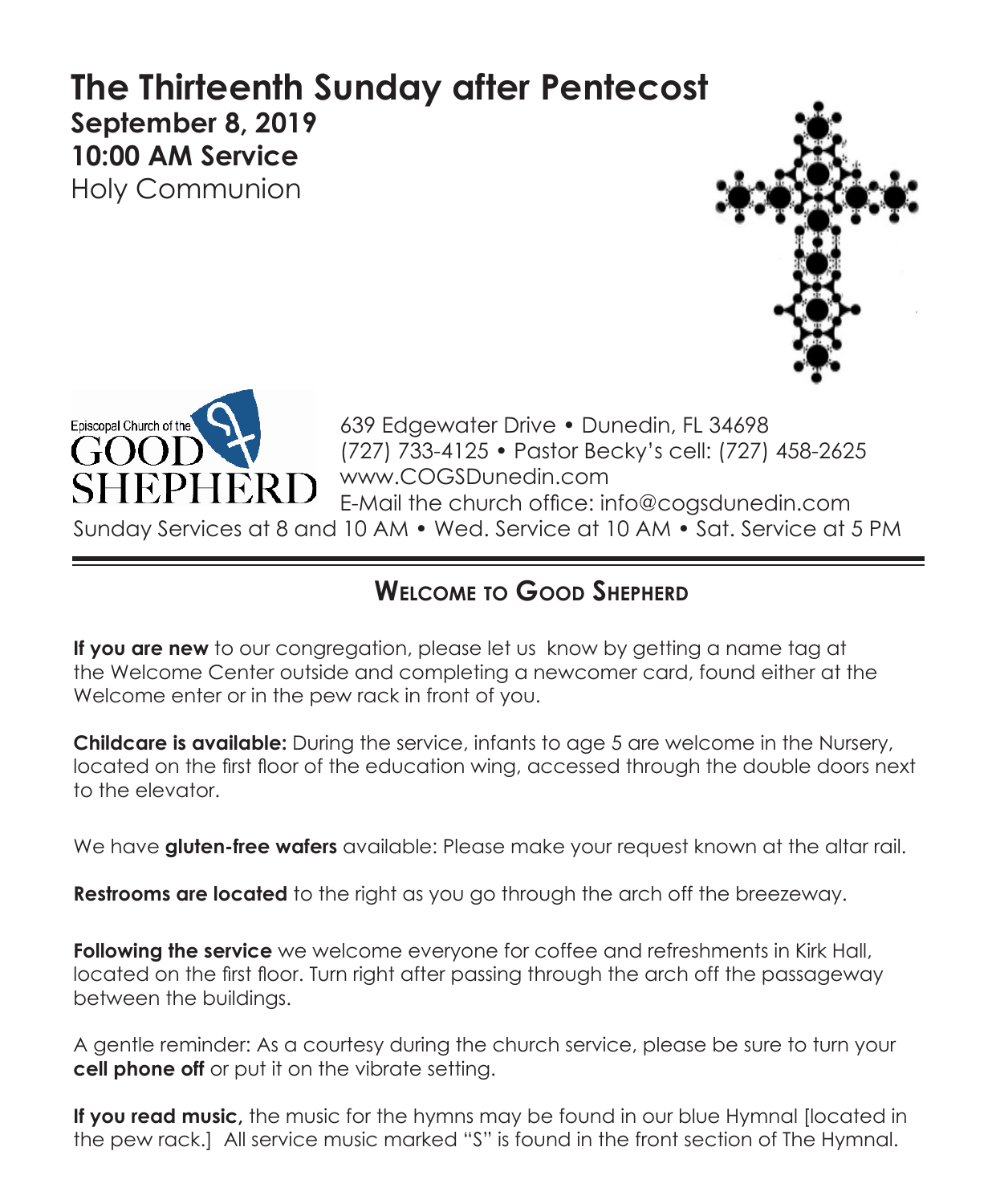## **Gathering for Worship**

**Prelude** *Reflections* Joseph Martin

#### *[During the Prelude, please prepare for worship by observing attentive silence.]*

Symbols in the Bulletin: **P** Priest, **D** Deacon, **G** Congregation, L Leader, **M** Everyone.

**Gathering Hymn** *Here in this Place*

*[Please stand when the chimes sound.]*

C *Here in this place the new light is streaming, now is the darkness vanished away; see in this space our fears and our dreamings brought here to you in the light of this day. Gather us in, the lost and forsaken, gather us in, the blind and the lame; call to us now, and we shall awaken, we shall arise at the sound of our name.*

*We are the young, our lives are a myst'ry, we are the old who yearn for your face; we have been sung throughout all of hist'ry,* 

*called to be light to the whole human race.*

*Gather us in, the rich and the haughty, gather us in, the proud and the strong; give us a heart, so meek and so lowly, give us the courage to enter the song.*

*Here we will take the wine and the water, here we will take the bread of new birth, here you shall call your sons and your daughters,* 

*call us anew to be salt for the earth.*

*Give us to drink the wine of compassion, give us to eat the bread that is you; nourish us well, and teach us to fashion lives that are holy and hearts that are true.*

*Not in the dark of buildings confining, not in some heaven, light years away here in this place the new light is shining,* 

*now is the kingdom, and now is the day.*

*Gather us in and hold us forever, gather us in and make us your own; gather us in, all peoples together, fire of love in our flesh and our bone.*

**Welcome, Announcements and Mission Moment**

*[Please be seated.]*

#### **Acclamation**

*[Please stand.]*

P Blessed be God: Father, Son, and Holy Spirit.

C **And blessed be his kingdom, now and for ever. Amen.**

#### **Collect for Purity**

- P Let us pray together…
- C **Almighty God, to you all hearts are open, all desires known, and from you no secrets are hid: Cleanse the thoughts of our hearts by the inspiration of your Holy Spirit, that we may perfectly love you, and worthily magnify your holy Name; through Christ our Lord. Amen.**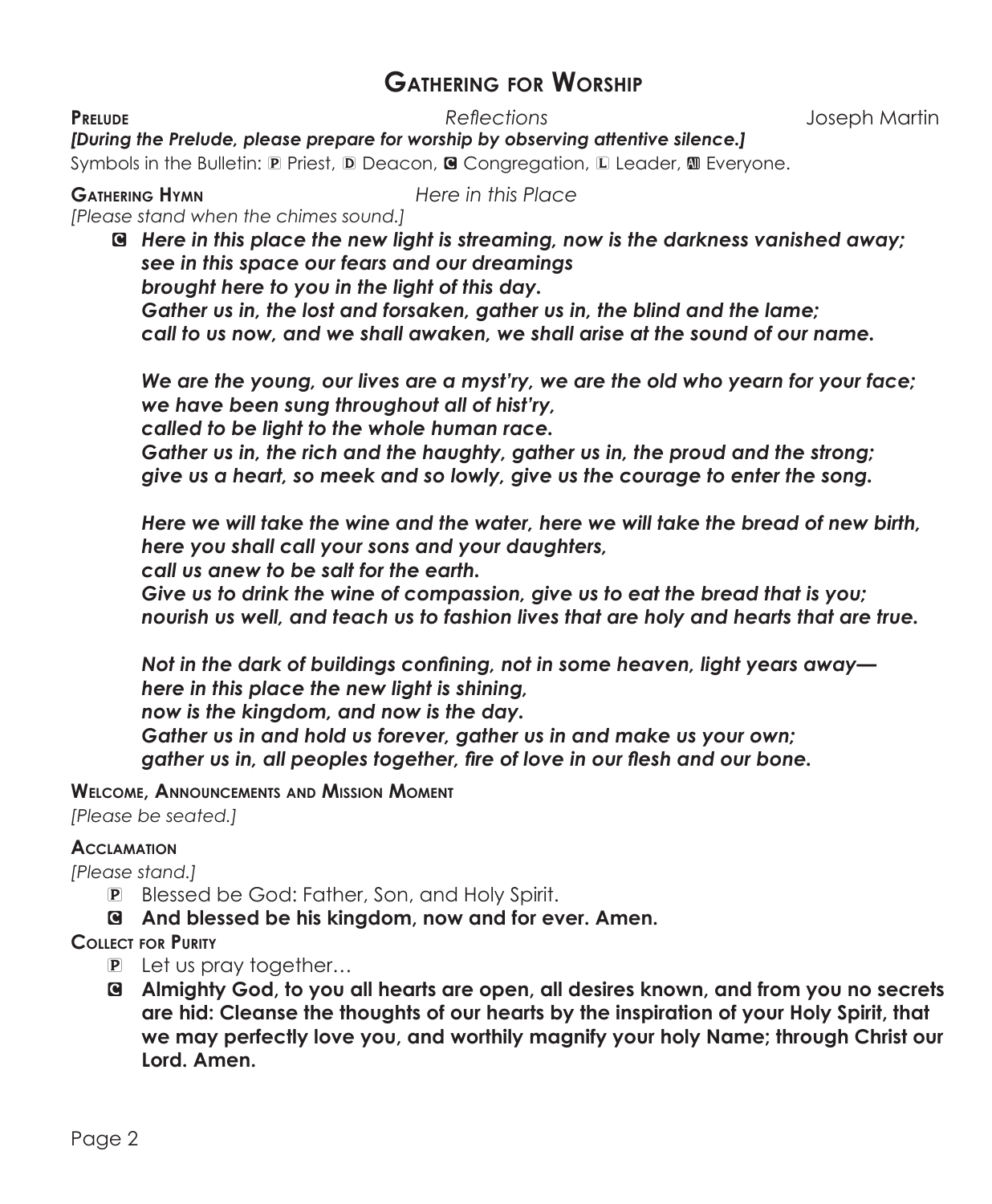**Hymn of Praise** *Rejoice, Ye Pure in Heart* 556, vs. 1,2,4

a *Rejoice, ye pure in heart! Rejoice, give thanks, and sing! Your glorious banner wave on high, the cross of Christ your King.*

Refrain *Rejoice, rejoice, rejoice, give thanks, and sing.*

*With all the angel choirs, with all the saints of earth, pour out the strains of joy and bliss, true rapture, noblest mirth.* Refrain

*Yes, on through life's long path, still chanting as ye go,* from youth to age, by night and day, in gladness and in woe. Refrain

**Collect of the Day** 

- P The Lord be with you.
- C **And also with you.**
- P Let us pray… Direct us, O Lord God, in all our doings with your continual help, that in all our works, begun, continued, and ended in you, we may glorify your holy name; and finally, by your mercy, bring us to everlasting life, through Jesus Christ, our Savior and Lord.
- C **Amen.**

## **WORD OF GOD**

**The Readings:** Deuteronomy 30:15–20 • Psalm 1 • 1 John 3:13–19 • Luke 14:25–33 *[Please be seated.]*

The First Reading:

L *The First Reading is taken from Deuteronomy, chapter 30…*

 Look here! Today I've set before you life and what's good versus death and what's wrong. If you obey the Lord your God's commandments that I'm commanding you right now by loving the Lord your God, by walking in his ways, and by keeping his commandments, his regulations, and his case laws, then you will live and thrive, and the Lord your God will bless you in the land you are entering to possess. But if your heart turns away and you refuse to listen, and so are misled, worshipping other gods and serving them, I'm telling you right now that you will definitely die. You will not prolong your life on the fertile land that you are crossing the Jordan River to enter and possess. I call heaven and earth as my witnesses against you right now: I have set life and death, blessing and curse before you. Now choose life—so that you and your descendants will live— by loving the Lord your God, by obeying his voice, and by clinging to him. That's how you will survive and live long on the fertile land the Lord swore to give to your ancestors: to Abraham, Isaac, and Jacob.

- L The Word of the Lord.
- C **Thanks be to God.**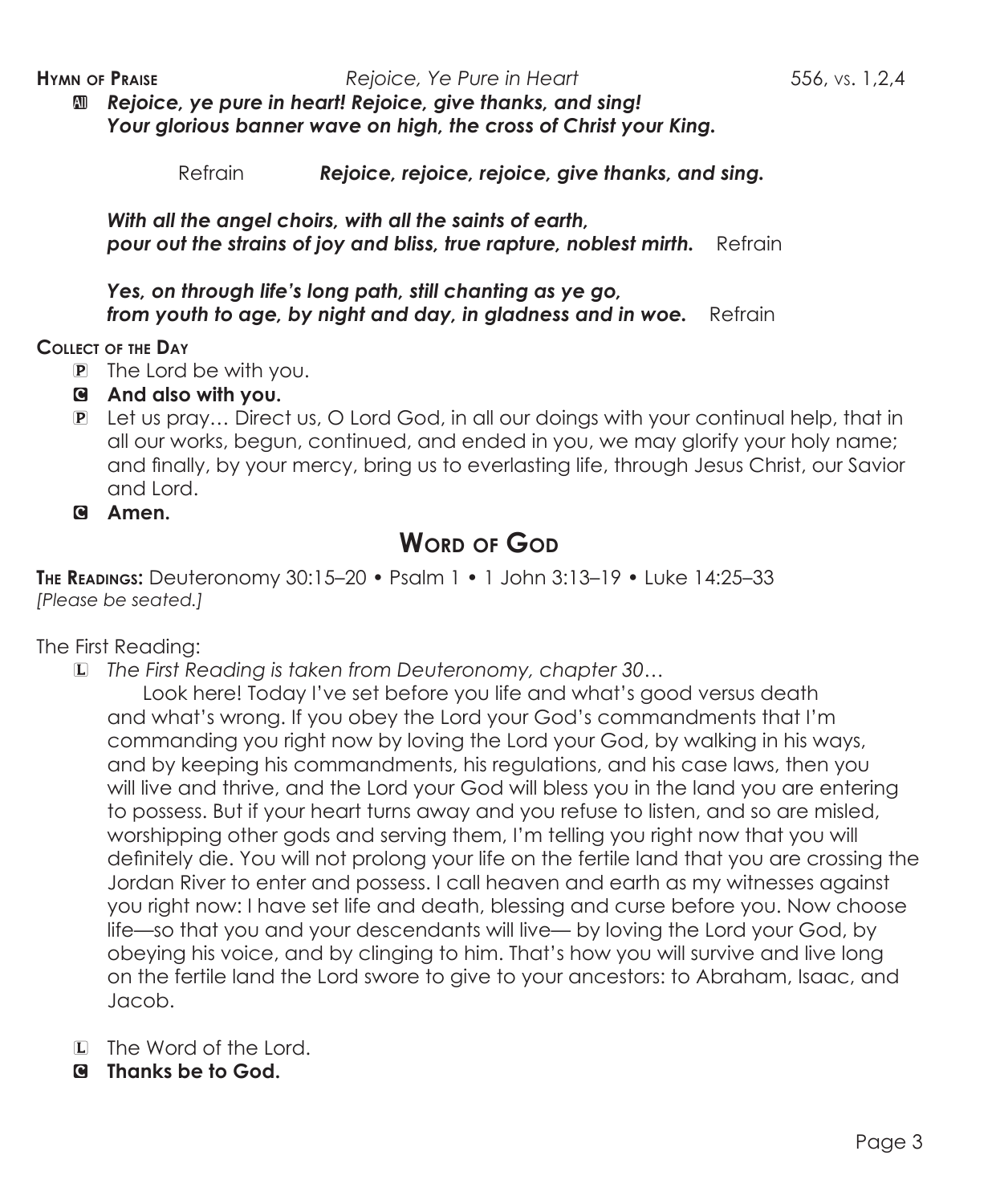Metrical Psalm 1: [Tune: *All People That on Earth*]

*How happy those who have not walked With the ungodly of the land, Nor lingered in the sinners' way, Nor sat with those who mock God's hand.*

*How happy those who love the law And find in it their chief delight; They meditate continually Upon God's law both day and night.*

*Like fruitful trees by flowing streams, With leaves that never fade or fall, Are those who serve God day and night; They find prosperity in all.*

*Then praise our God who knows so well The way in which the righteous go; The path which the ungodly walk Is doomed, as all God's people know.*

The Second Reading:

L *The Second Reading is taken from 1 John, chapter 3…*

 Don't be surprised, brothers and sisters, if the world hates you. We know that we have transferred from death to life, because we love the brothers and sisters. The person who does not love remains in death. Everyone who hates a brother or sister is a murderer, and you know that murderers don't have eternal life residing in them. This is how we know love: Jesus laid down his life for us, and we ought to lay down our lives for our brothers and sisters. But if someone has material possessions and sees a brother or sister in need but refuses to help—how can the love of God dwell in a person like that?

Little children, let's not love with words or speech but with action and truth. This is how we will know that we belong to the truth and reassure our hearts in God's presence.

- L The Word of the Lord.
- C **Thanks be to God.**

**Acclamation** *O Christ, the Word Incarnate* 632, vs. 1,2

*[Please stand.]*

a *O Christ, the Word Incarnate, O Wisdom from on high, O Truth, unchanged, unchanging, O Light of our dark sky; we praise thee for the radiance that from the scripture's page, a lantern to our footsteps, shines on from age to age.*

*The Church from our dear Master received the word divine, and still that light is lifted o'er all the earth to shine. It is the chart and compass that o'er life's surging sea, mid mists and rocks and quicksands, still guides, O Christ, to thee.*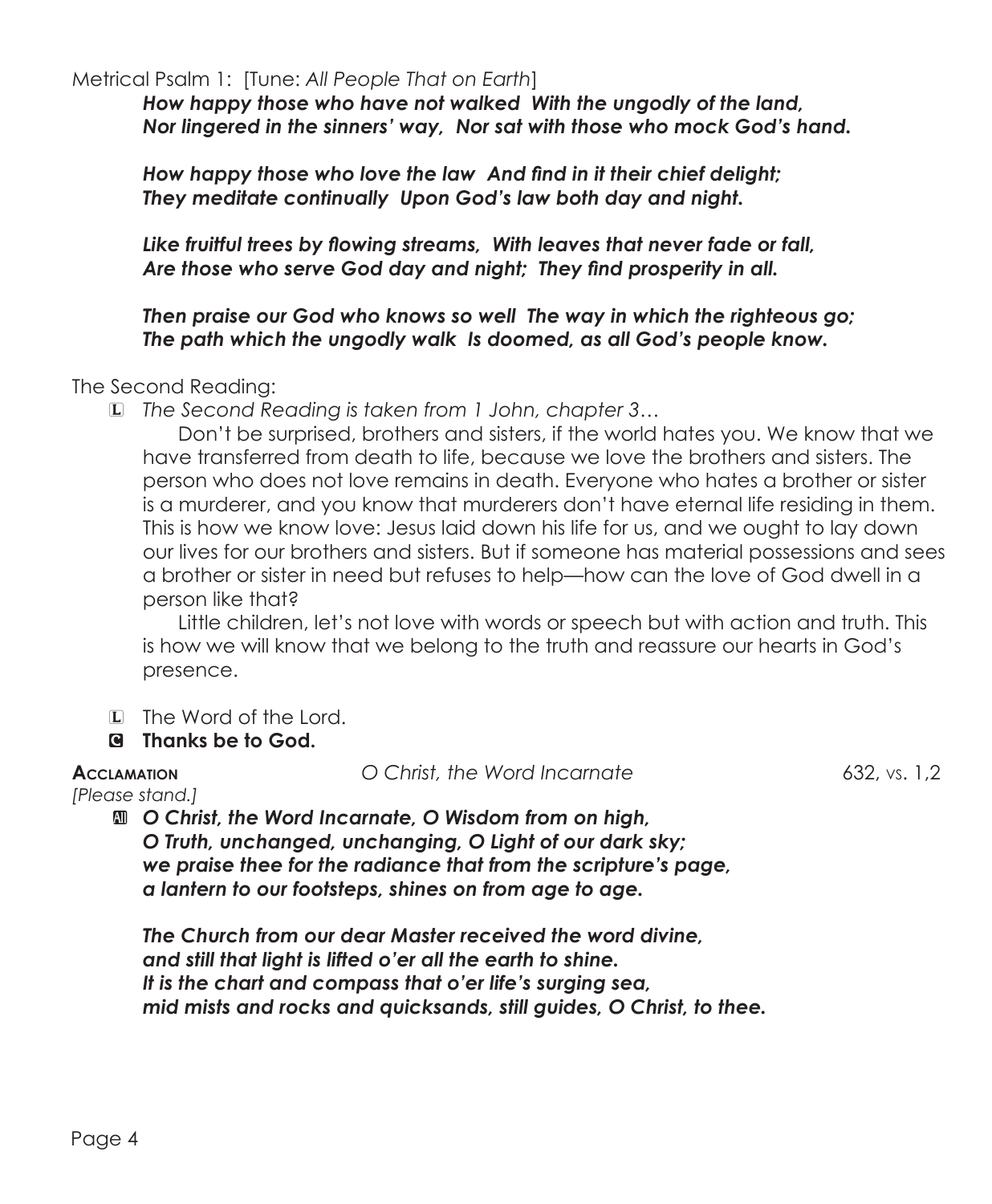The Gospel:

- D The Holy Gospel of our Lord Jesus Christ according to Luke.
- C **Glory to you, Lord Christ.**
- D Large crowds were traveling with Jesus. Turning to them, he said, "Whoever comes to me and doesn't hate father and mother, spouse and children, and brothers and sisters—yes, even one's own life—cannot be my disciple. Whoever doesn't carry their own cross and follow me cannot be my disciple.

"If one of you wanted to build a tower, wouldn't you first sit down and calculate the cost, to determine whether you have enough money to complete it? Otherwise, when you have laid the foundation but couldn't finish the tower, all who see it will begin to belittle you. They will say, 'Here's the person who began construction and couldn't complete it!' Or what king would go to war against another king without first sitting down to consider whether his ten thousand soldiers could go up against the twenty thousand coming against him? And if he didn't think he could win, he would send a representative to discuss terms of peace while his enemy was still a long way off. In the same way, none of you who are unwilling to give up all of your possessions can be my disciple."

- D The Gospel of the Lord.
- C **Praise to you, Lord Christ.**

**SERMON** Becky Robbins-Penniman

*[Please be seated.]*

**Sermon Hymn** *God, Whose Giving Knows No Ending [Please stand.] [*Tune: *Love Divine, All Loves Excelling]*

a *God, whose giving knows no ending, from your rich and endless store: nature's wonder, Jesus' wisdom, costly cross, grave's shattered door, gifted by you, we turn to you, off'ring up ourselves in praise; thankful song shall rise forever, gracious donor of our days.*

*Skills and time are ours for pressing toward the goals of Christ, your Son: all at peace in health and freedom, races joined, the church made one. Now direct our daily labor, lest we strive for self alone; born with talents, make us servants fit to answer at your throne.*

*Treasure, too, you have entrusted, gain through pow'rs your grace conferred; ours to use for home and kindred, and to spread the gospel word. Open wide our hands in sharing, as we heed Christ's ageless call, healing, teaching, and reclaiming, serving you by loving all.*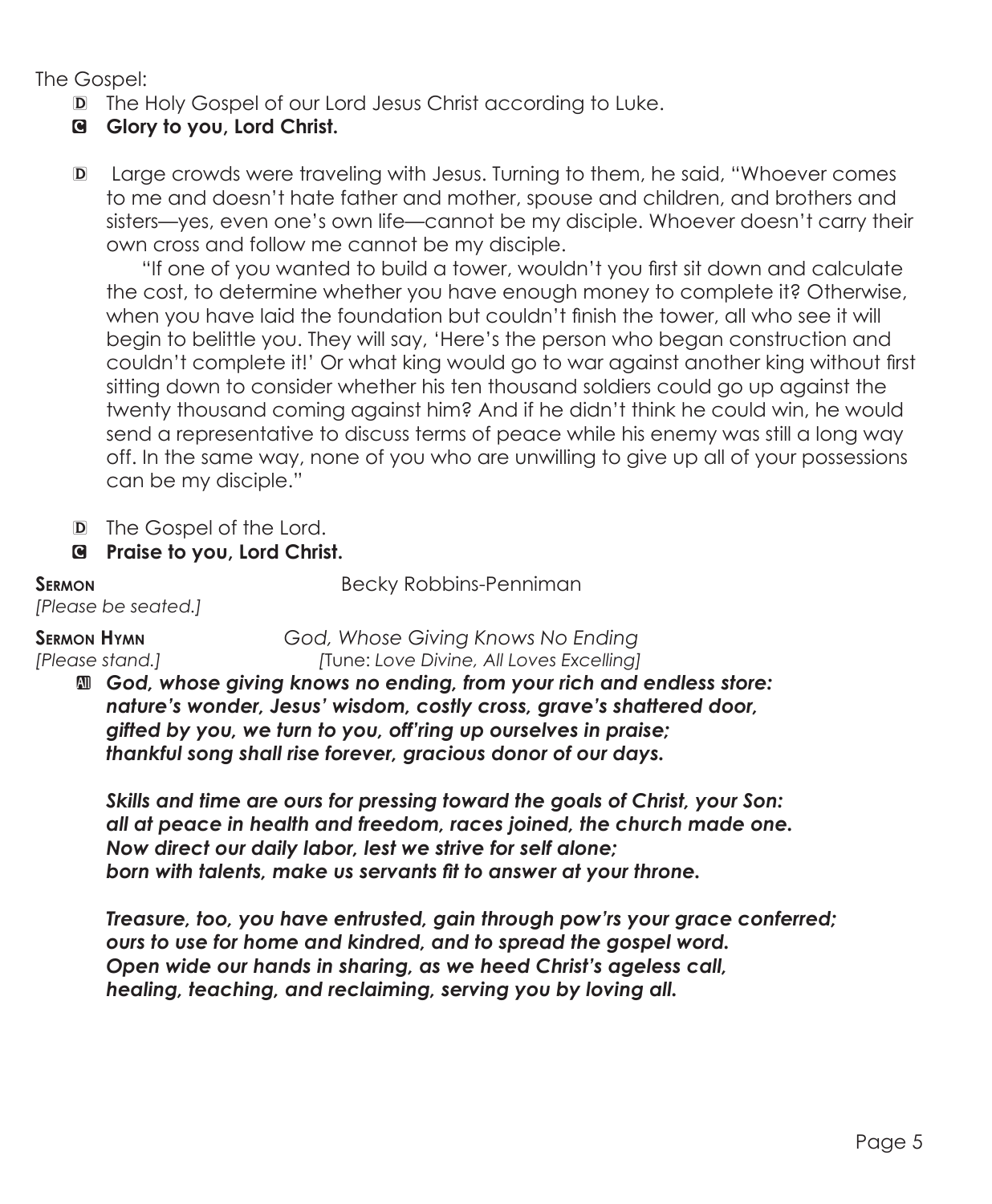**The Nicene Creed**

a **We believe in one God, the Father, the Almighty, maker of heaven and earth, of all that is, seen and unseen.**

 **We believe in one Lord, Jesus Christ, the only Son of God, eternally begotten of the Father, God from God, Light from Light, true God from true God, begotten, not made, of one Being with the Father. Through him all things were made. For us and for our salvation he came down from heaven: by the power of the Holy Spirit he became incarnate from the Virgin Mary, and was made man. For our sake he was crucified under Pontius Pilate; he suffered death and was buried. On the third day he rose again in accordance with the Scriptures; he ascended into heaven and is seated at the right hand of the Father. He will come again in glory to judge the living and the dead, and his kingdom will have no end.**

 **We believe in the Holy Spirit, the Lord, the giver of life, who proceeds from the Father and the Son. With the Father and the Son he is worshiped and glorified. He has spoken through the Prophets. We believe in one holy catholic and apostolic Church. We acknowledge one baptism for the forgiveness of sins. We look for the resurrection of the dead, and the life of the world to come. Amen.**

#### **Prayers of the People**

*[Please stand, kneel, or sit, as you choose.]*

- D God of heaven and earth, through Jesus Christ you promise to hear us when we pray to you in faith with thanksgiving.
- L We pray for one another, for our families and friends, through whom we learn to love and to be loved. Thank you for all who care for us.
- C **Give us grace to serve the Lord by serving our neighbors and our community, loving others as Jesus Christ loves us.**
- L We thank you for the unfailing love you hold out to everyone in Jesus Christ. Comfort and heal those in sorrow, need, sickness or any other trouble *[especially for . . .add names from notebook]* and those we now name aloud or in our hearts. Give them courage and hope in their distress.
- C **Bless those who minister to them, and help us be the answers to the prayers of those who cry out to you.**
- L We rejoice in the beauty and wonder of your creation, especially in the flowers given to us today [*given by . . . .*] which speak of your glory. You may name your blessing silently or aloud [*Leave time....]*. Help us and people everywhere to share with justice and peace the resources of the planet.
- C **Give wisdom to those in authority among us and to all leaders of the nations, so that your glory will cover the earth as the waters cover the sea.**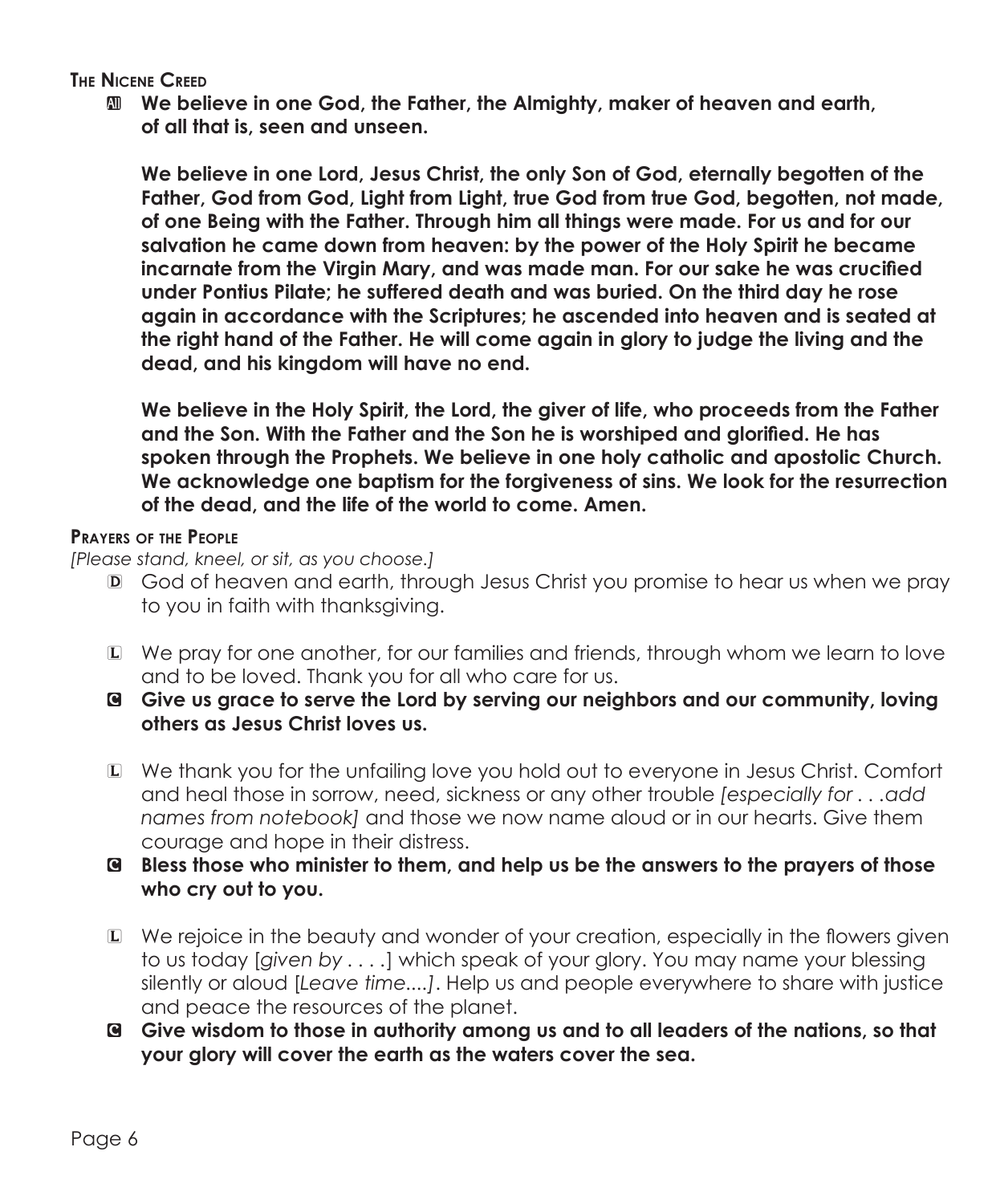- L We pray for your Church throughout the world, thanking you for all who serve Christ and his kingdom. By your Spirit strengthen your people for their work and witness in the world.
- C **Unite us in your truth and love, that we who confess your name may also reflect your glory.**
- L We remember with thanksgiving all who have died in Christ [*especially for . . .add names from notebook*] and those we now name aloud or in our hearts. [*Leave time....*]. We rejoice at the faithful witness of your saints in every age.
- C **We pray that we may enter with them into the unending joy of your heavenly kingdom.**
- L Merciful God, you look with compassion on all who turn to you. Hear the prayers of your people.
- C **Those things, good Lord, that your servants have prayed for give us grace to work for; and in the purpose of your love answer our prayers and fulfil our hopes for Jesus' sake. Amen.**

### **Confession and Absolution**

*[Please stand or kneel, as you choose.]*

- D Let us confess our sins to God. *[Silence is kept.]*
- C **Merciful God, we have sinned in what we have thought and said, in the wrong we have done and in the good we have not done. We have sinned in ignorance; we have sinned in weakness; we have sinned through our own deliberate fault. We are truly sorry. We repent and turn to you. Forgive us, for our Savior Christ's sake, and renew our lives to the glory of your name. Amen.**
- P Through the cross of Christ, God have mercy on you, pardon you and set you free. Know that you are forgiven and be at peace. God strengthen you in all goodness and keep you in life eternal.

### C **Amen.**

### **Prayers and Blessings**

[Those celebrating birthdays, anniversaries or special occasions may receive an individual blessing.]

### **Children's Message**

#### **The Greeting of Peace**

*[Please stand.]*

- P The peace of the Lord be always with you.
- C **And also with you.** [*All may greet one another in the name of the Lord.*]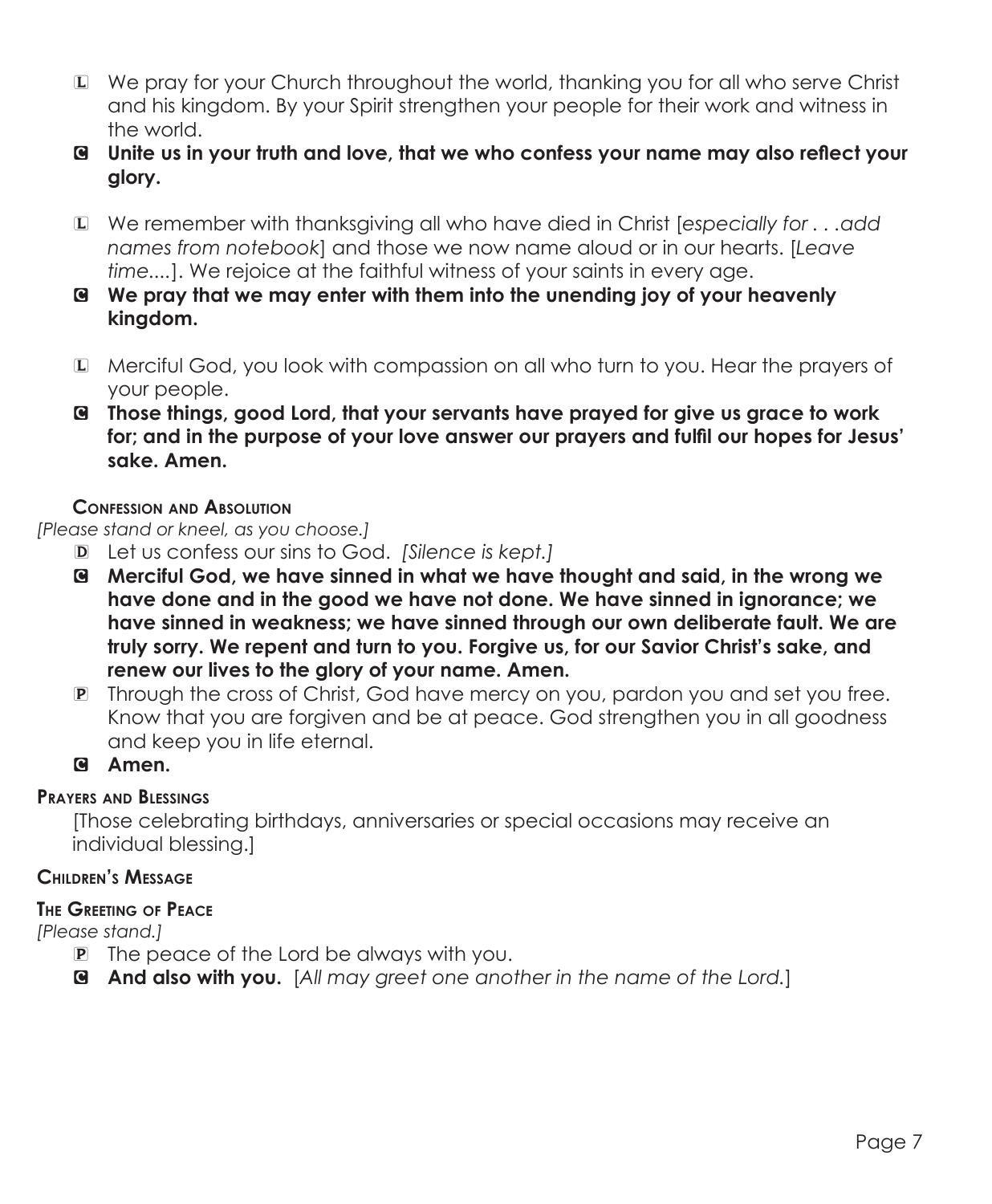# **The Holy Communion**

#### **Offertory Sentence**

D O Lord our God, you are worthy to receive glory and honor and power; because you have created all things, and by your will they were created and have their being. Bring your tithes, gifts and offerings with hearts full of thanksgiving.

**Offertory** *Hear My Words* S. Paulus

*[Please be seated.]*

#### **Presentation**

*[Please stand when the plates are given to the Deacon.]*

D We gladly present the fruits of our lives to the God who creates us, redeems us and sustains us. May we have the grace to use them to heal God's world.

**Presentation Hymn** *We Give Thee but Thine Own*

a *We give thee but thine own, whate'er the gift may be;* 

*all that we have is thine alone, a trust, O Lord, from thee.*

#### *May we thy bounties thus as stewards true receive, and gladly, as thou blessest us, to thee our first-fruits give.*

**Eucharistic Prayer** [Eucharistic Prayer C, revised]

- P The Lord be with you.
- C **And also with you**.
- P Lift up your hearts.
- C **We lift them to the Lord**.
- P Let us give thanks to the Lord our God.
- C **It is right to give our thanks and praise.**
- P It is right to give you thanks and praise, O Lord, our God, sustainer of the universe, you are worthy of glory and praise.
- G Glory to you for ever and ever.
- P At your command all things came to be: the vast expanse of interstellar space, galaxies, suns, the planets in their courses, and this fragile earth, our island home; by your will they were created and have their being. From the primal elements you brought forth the human race, and blessed us with memory, reason, and skill; you made us the stewards of creation.
- C **Glory to you for ever and ever.**
- P But still we turn against you, and betray your trust; and we turn against one another. Again and again you call us to return. Through the prophets and sages you reveal your righteous law. In the fullness of time you sent your Son, born of a woman, to be our Savior. He was wounded for our transgressions, and bruised for our iniquities. By his death he opened to us the way of freedom and peace.
- C **Glory to you for ever and ever.**
- P Therefore we praise you, joining with the heavenly chorus, with prophets, apostles, and martyrs, and with those in every generation who have looked to you in hope, to proclaim with them your glory, in their unending hymn: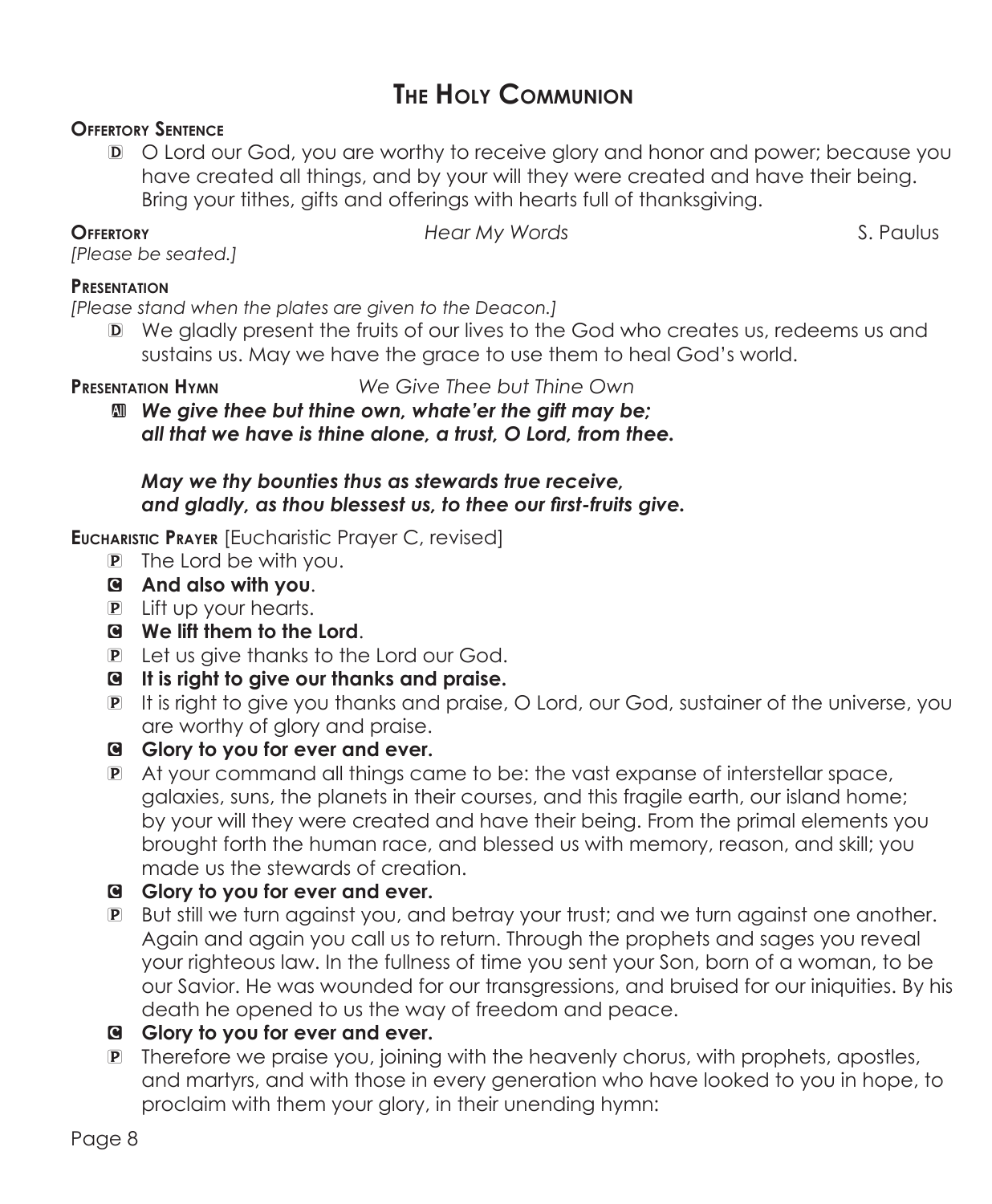*Holy, holy, holy Lord, God of power and might, Holy, holy, holy Lord, God of power and might, heaven and earth are full, full of your glory. Hosanna in the highest. Hosanna in the highest. Blessed is he who comes in the name of the Lord. Hosanna in the highest. Hosanna in the highest.*

*[Please stand or kneel, as you choose.]*

P Blessed are you, Lord our God, for sending us Jesus, the Christ, who on the night he was handed over to suffering and death, took bread, said the blessing, broke the bread, gave it to his friends, and said, "Take this, and eat it: this is my body which is given for you. Do this for the remembrance of me."

In the same way, after supper, he took the cup of wine; he gave you thanks, and said, "Drink this, all of you: this is my blood of the new covenant, which is shed for you and for many for the forgiveness of sins. Whenever you drink it, do this for the remembrance of me."

C **Gracious God, we recall the death of your Son Jesus Christ, we proclaim his resurrection and ascension, and we look with expectation for his coming as Lord of all the nations. We who have been redeemed by him, and made a new people by water and the Spirit, now bring you these gifts. Send your Holy Spirit upon us and upon this offering of your Church, that we who eat and drink at this holy table may share the divine life of Christ our Lord.**

 **Pour out your Spirit upon the whole earth and make it your new creation. Gather your Church together from the ends of the earth into your kingdom, where peace and justice are revealed, that we, with all your people, of every language, race, and nation, may share the banquet you have promised;**

P Through Christ, with Christ, and in Christ, all honor and glory are yours, creator of all.



**The Lord's Prayer**

- P And now as our Savior Christ has taught us, we are bold to say,
- $\Box$  Our Father, who art in heaven, hallowed be thy Name, thy kingdom come, thy will **be done, on earth as it is in heaven. Give us this day our daily bread. And forgive us our trespasses, as we forgive those who trespass against us. And lead us not into temptation, but deliver us from evil. For thine is the kingdom, and the power, and the glory, for ever and ever. Amen.**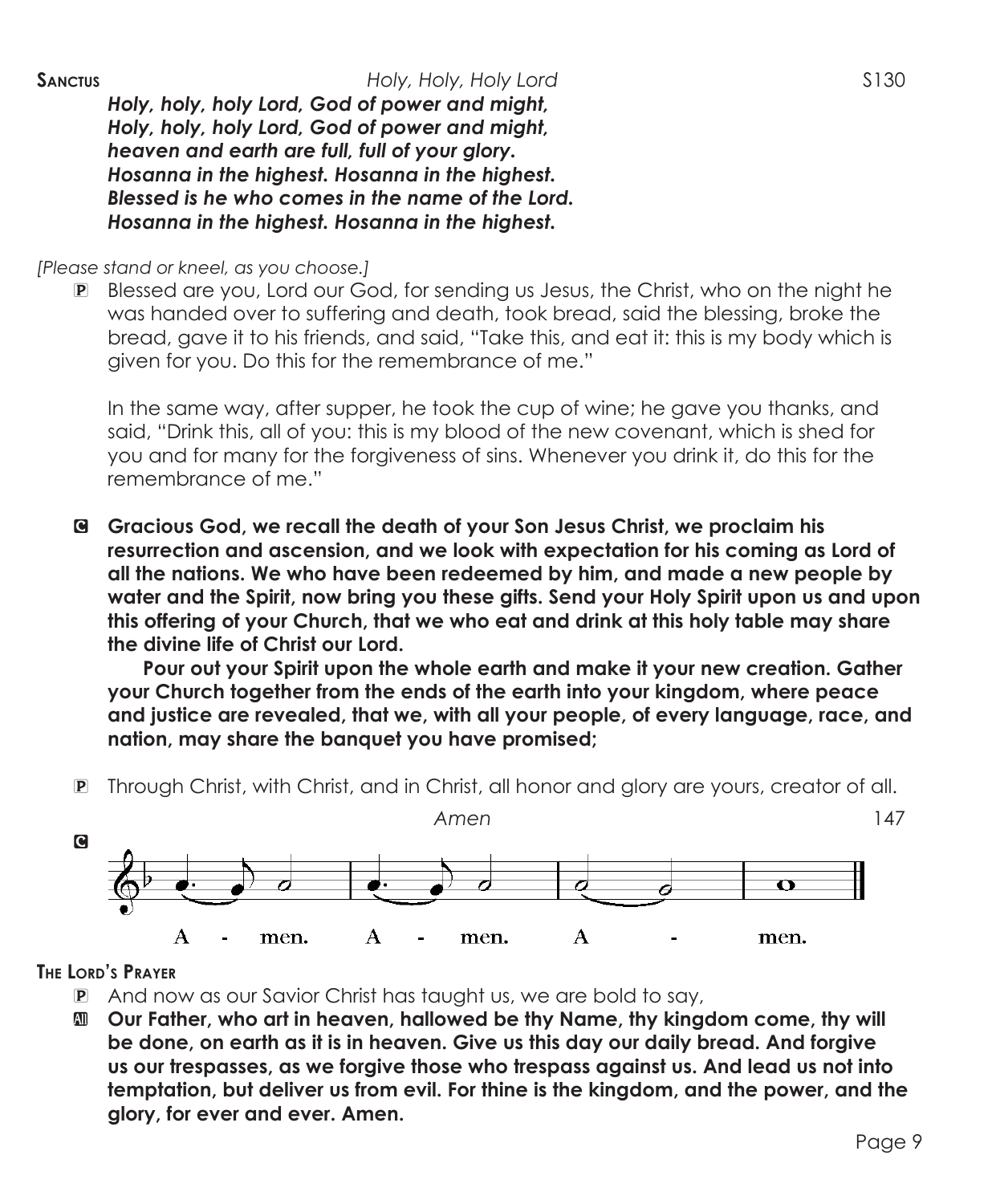#### **The Breaking of the Bread**

- P Creator of all, you gave us golden fields of wheat, whose many grains were gathered and made into this one Bread.
- C **So may your Church be gathered from the ends of the earth into your kingdom.**
- P The Gifts of God for the People of God. Take them in remembrance that Christ died for you, and feed on him in your hearts by faith, with thanksgiving.

*[You may be seated. All are welcome at the Lord's Table. Please follow the directions of the usher, who will let you know when it's your turn to go to the altar rail. You may stand or kneel. To receive, hold your hands in front of you, one palm over the other. The priest will place a wafer there. You may either consume it immediately, and then sip from the cup of wine when it comes to you, or, you may wait and dip the wafer into the wine. When you are finished, please return to your seat by the side aisle.]*

**Our Prayer Team will be in the south narthex (at the back of the church) during Holy Communion to pray with you for healing, guidance, a loved one, or anything else on your heart.** 

#### **Choir Hymn**

*[Please remain seated.]*

**Chant** *Eat This Bread*

*[Please repeat this chant until the musician stops playing the tune.]*

*Eat this bread, drink this cup. Come to me and never by hungry. Eat this bread, drink this cup; trust in me and you will not thirst.* 

#### **Post Communion Prayer**

*[Please stand or kneel, as you choose.]*

- P Let us pray…
- C **Father of all, we give you thanks and praise, that when we were still far off you met us in your Son and brought us home. Dying and living, he declared your love, gave us grace and opened the gate of glory. May we who share Christ's body live his risen life; we who drink his cup bring life to others; we whom the Spirit lights give light to the world. Keep us firm in the hope you have set before us, so we and all your children shall be free, and the whole earth live to praise your name. Amen.**

#### **The Blessing**

*[Please stand.]*

- P Beloved, life is short, and we do not have much time to gladden the hearts of those who travel with us, so be quick to love and make haste to be kind. As you leave this place, the blessing of God the Father, God the Son, and God the Holy Spirit be upon you and remain with you, now and forever.
- C **Amen.**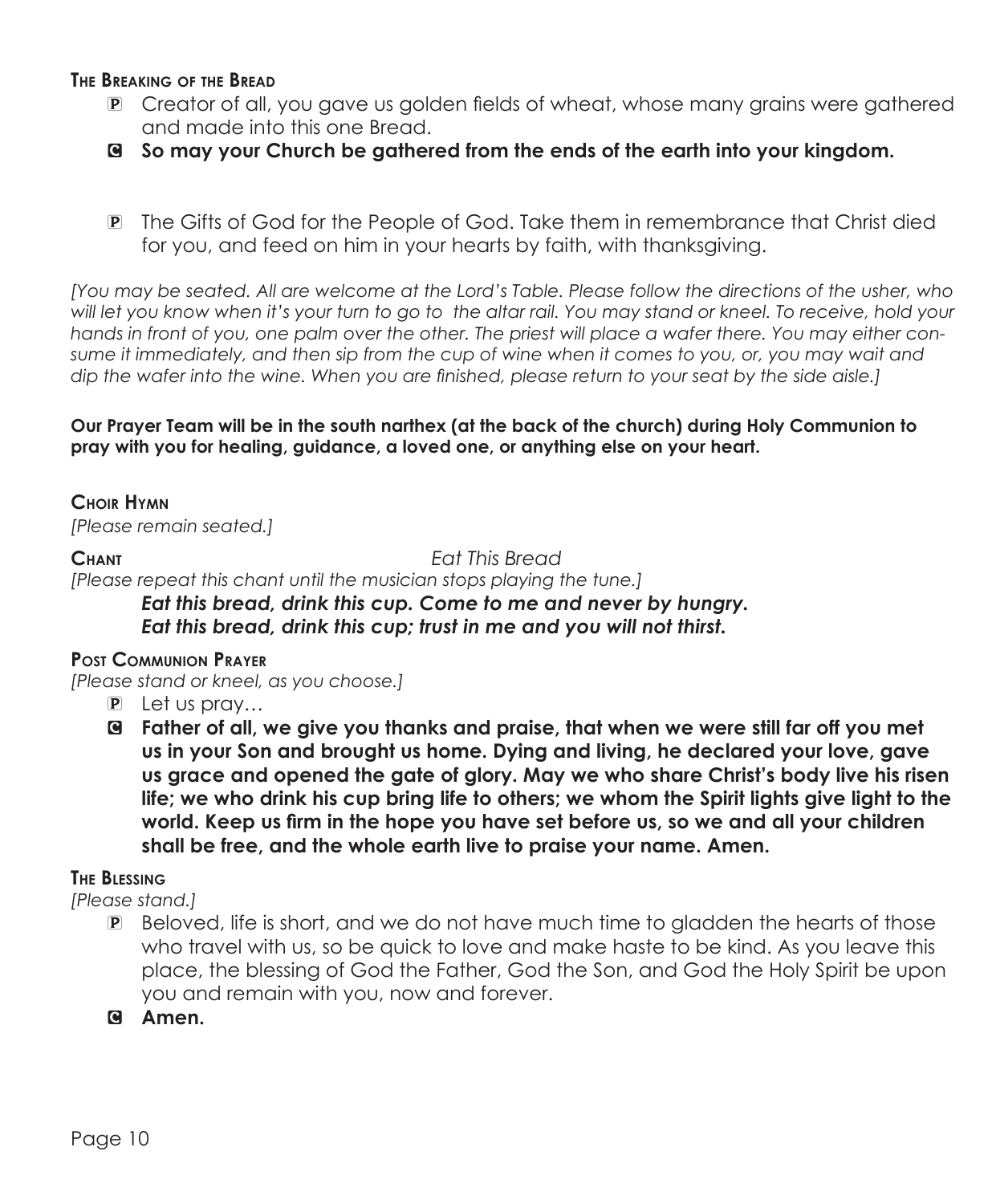**Sending Hymn** *Take Up Your Cross*

*Take up your cross, the Savior said, if you would my disciple be; take up your cross with willing heart, and humbly follow after me.*

*Take up your cross, then, in his strength, and calmly every danger brave: it guides you to abundant life and leads to victory o'er the grave.*

*Take up your cross, and follow Christ, nor think till death to lay it down; for only those who bear the cross may hope to wear the glorious crown.*

**The Dismissal**

- P Go in peace to love and serve the Lord.
- C **Thanks be to God.**

**Postlude** *Toccata in E minor* J. Pachelbel

*Scripture taken from the Common English Bible®, CEB® Copyright © 2010, 2011 by Common English Bible.™ Used by permission. All rights reserved worldwide.*

*Selections of the liturgy are taken from The Hymnal 1982, © 1985 by The Church Pension Fund. All rights reserved. Reprinted under One License.net # A-711594*